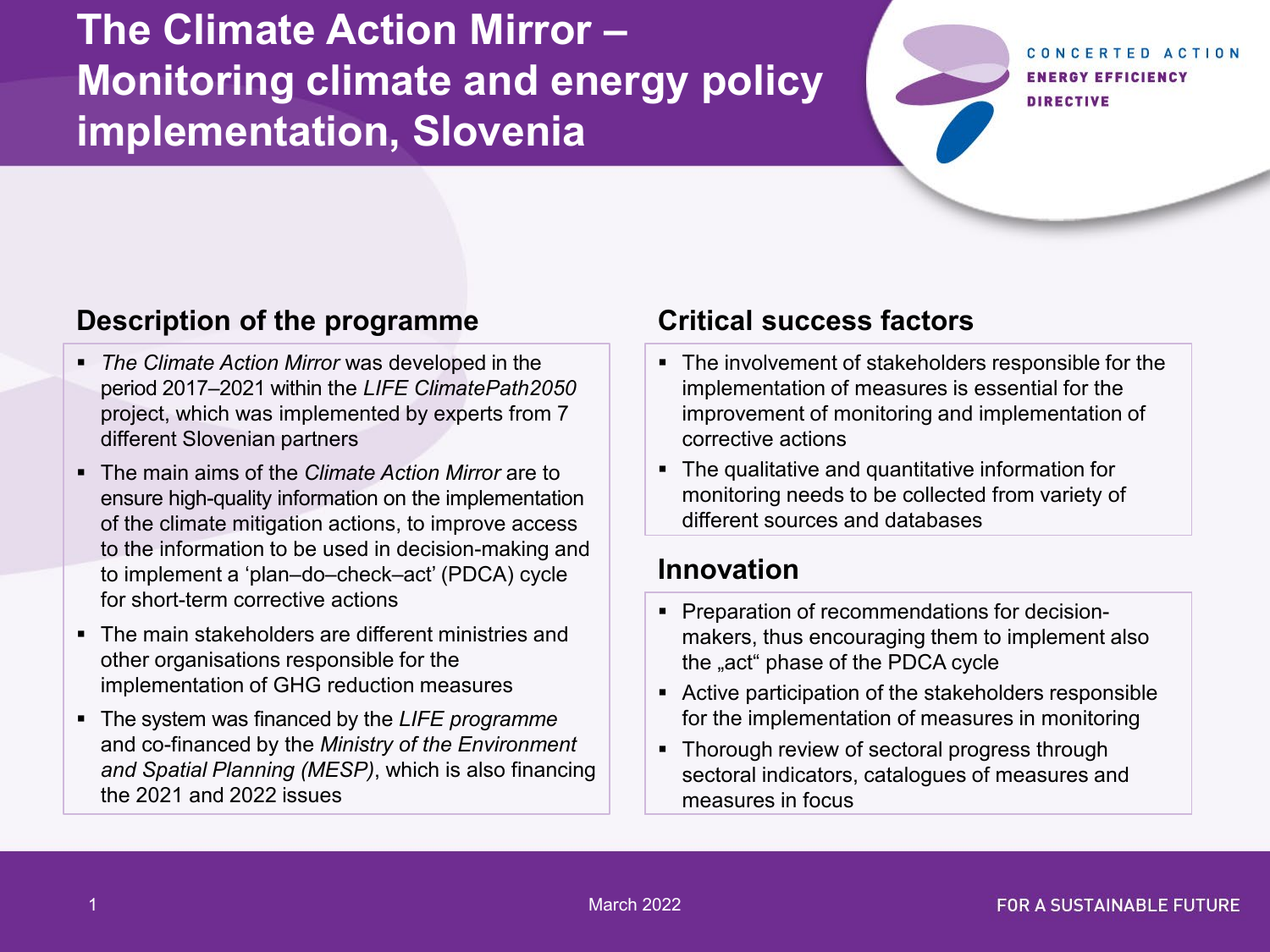## **Outcomes**

#### CONCERTED ACTION **ENERGY EFFICIENCY DIRECTIVE**

#### **Key achievements**

- *The Climate Action Mirrors* reports were prepared in 2018, 2019 and 2020, altogether 30 parts online, including summary reports for decision-making
- 145 recommendations for corrective actions were prepared, with many being included in the *NECP*; the GHG emissions reduction due to implemented recommendations is estimated at  $51.5$  kt  $CO<sub>2</sub>$  eq
- The use of results for climate governance (strategic documents, planning of measures etc.) has increased

## **Changes you would make in the future**

- The climate finance monitoring needs to be developed further by including funds for financing, which so far have not yet been covered
- The assessment of the effects of financial incentives needs to be enhanced
- Further improvements as regards the quality and availability of the data needed for monitoring have to be supported

#### **Lesson learned**

- The way the implementation of measures is going to be monitored, needs to be planned in advance, already in the planning phase of measures
- Wherever possible, the effect of measures should be planned and monitored (reduction of energy consumption / GHG emissions etc.), especially in the case of financial measures
- More support of the IKT would be valuable, however the information can only be well reviewed by an expert

## **Replicating your approach**

- It is important to involve a wide network of sectoral experts for the revision and evaluation of data
- **The active participation of stakeholders is essential** to support the implementation of recommended corrective actions
- The monitoring system needs constant care and development to adapt to the continually changing environment and newly evolving needs